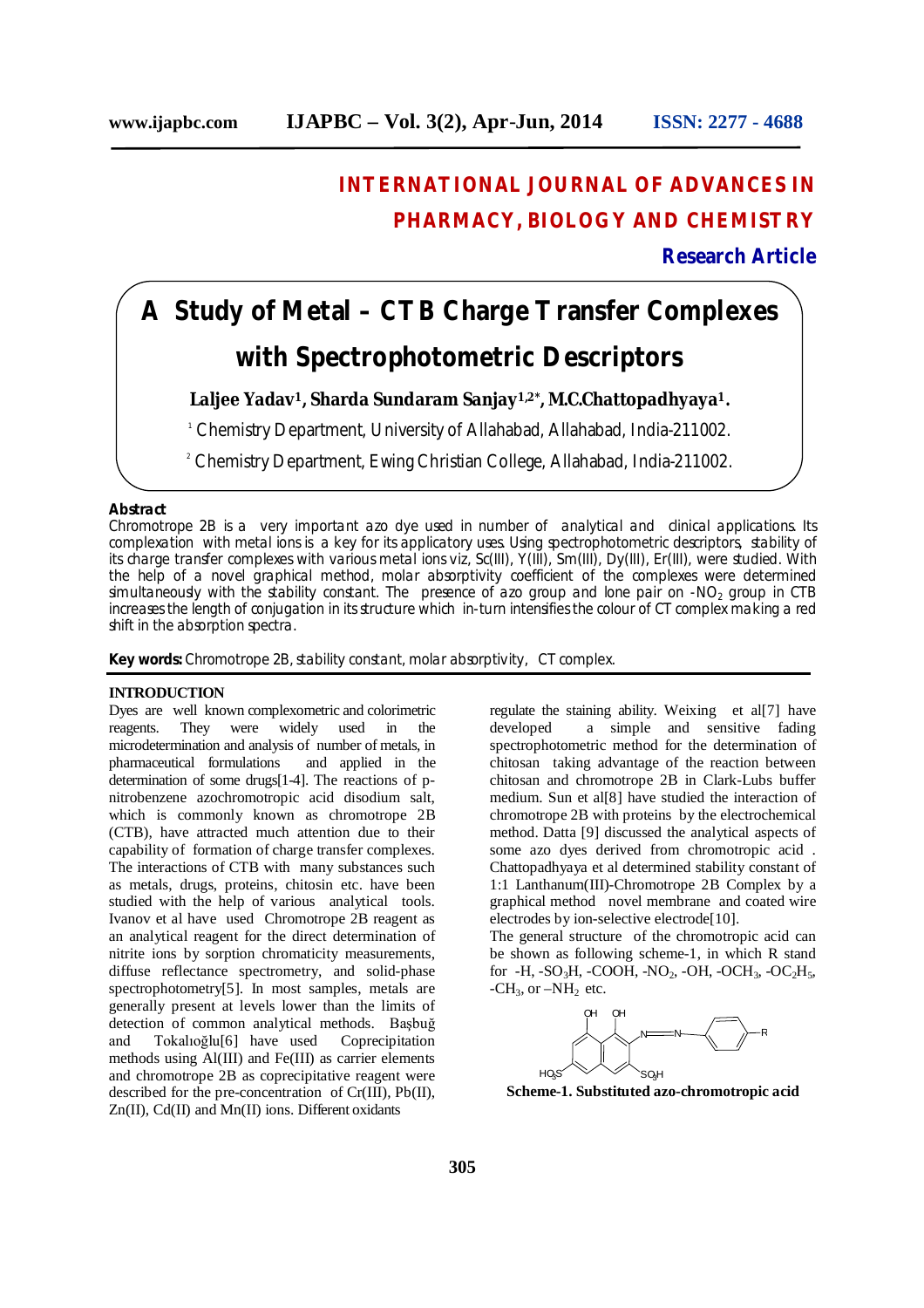Structure of chromotrope 2B in different media is given in following scheme-2.



(i) In acidic medium



(ii)In Mildly acidic to neutral medium



(iii) In Alkaline medium

#### **Scheme-2**

When the concentration of CTB reaches beyond the limiting concentration, the formation of a new complex would be possible which would cause a reduction in the absorbance. Therefore, it is important to decide to choose optimum concentraton as  $\sim 10^{-5}$ μg/ mL of CTB. Our present work throws an idea on the stability of the complex, which could be utilized for the various analytical applications. We have studied the charge transfer spectra of various metal-CTB complexes by determining their stability constant and molar absorptivity constant simultaneously providing a comparatively less tedious method using a novel graphical approach.

#### **EXPERIMENTAL**

All experiments involving absorbance measurements have been performed at fixed hydrogen-ion concentrations, because the chelates are found to change their colour with variations in pH of the medium. The ionic strength has also been kept constant, wherever cited,<br>by the addition of suitable non-reacting by the addition of suitable non-reacting electrolytes(NaClO<sub>4</sub>).

Standard solution of Chromotrope 2B ( both from E.Merck), Scandium Chloride, Yttrium Chloride, Samarium Chloride, Dysprosium Chloride and Erbium Chloride (all from BDH ) were prepared in doubly distilled water. Freshly made solution were always used and care was taken to exclude carbon dioxide from the double distilled water used for preparing the same.

The pH measurements were carried out using Orion Research Microprocessor Ionalyzer/901 and spectrophotometric data were obtained using a digital UV-Visible spectrophotometer (Systronic) with 10 mm quartz cuvettes. The work was carried out at room temperature  $30^0 + 2^{\circ}$ C.

*Determination of Wavelength of Maximum Absorption*:

A solution was prepared by mixing 10 mL of 2.5  $\times$ 10<sup>-4</sup> mol dm<sup>-3</sup> solution of Chromotrope 2B (CTB) in 10 mL of  $2.5 \times 10^{-4}$  mol dm<sup>-3</sup> different metal solutions, viz. Sc (III), Y (III), Sm (III), Dy (III), Er (III) followed by diluting the solution to 50 mL. The colour appeared instantaneously. The absorption maxima of each solution was measured in the wavelength range 480-580 nm taking water as blank. It was found that value of absorbance does not change even after for long time. The composite spectra of metal-CTB are shown in fig. 1 .

#### **RESULTS AND DISCUSSION**

A series of solutions were prepared by mixing said metal ions and dye solutions in 1:1 ratio. The absorbance of each solution was recorded in the range 480-580 nm. For the simultaneous determination of molar absorptivity and the apparent stability constants .following theory was used. Consider the formation of 1:1 species according to

the equation  $(1)$ 

$$
M + L = ML \tag{1}
$$

 for which the stability constant can be expressed as equation (2),  $[ M ]$ 

$$
K = \frac{[M]}{[M^{0}] - [ML] \{[L^{0}] - [ML]\}} \tag{2}
$$

 $M<sup>0</sup>$  and  $L<sup>0</sup>$  are the analytical concentration of metal ion and ligand respectively. If metal ion, ligand and complex absorb light in the region of study the absorbance for unit path length can be expressed as equation (3),

$$
A = \{ [M0] - [ML] \} \mathcal{E}_M + \{ [L0] - [ML] \} \mathcal{E}_L + [ML] \mathcal{E}_C
$$
\n(3)

Where,  $\epsilon_{\text{M}}$ ,  $\epsilon_{\text{L}}$  and  $\epsilon_{\text{C}}$  are the molar extinction coefficient of the species M, L and ML respectively. Combining equations (2) and (3) and rearranging we get equation (4),

$$
\frac{M^{0}L^{0}}{A - \varepsilon} + \frac{A - \varepsilon}{\varepsilon_{0}^{2}} = \frac{M^{0} + L^{0}}{\varepsilon_{0}} + \frac{1}{K \varepsilon_{0}} \quad (4)
$$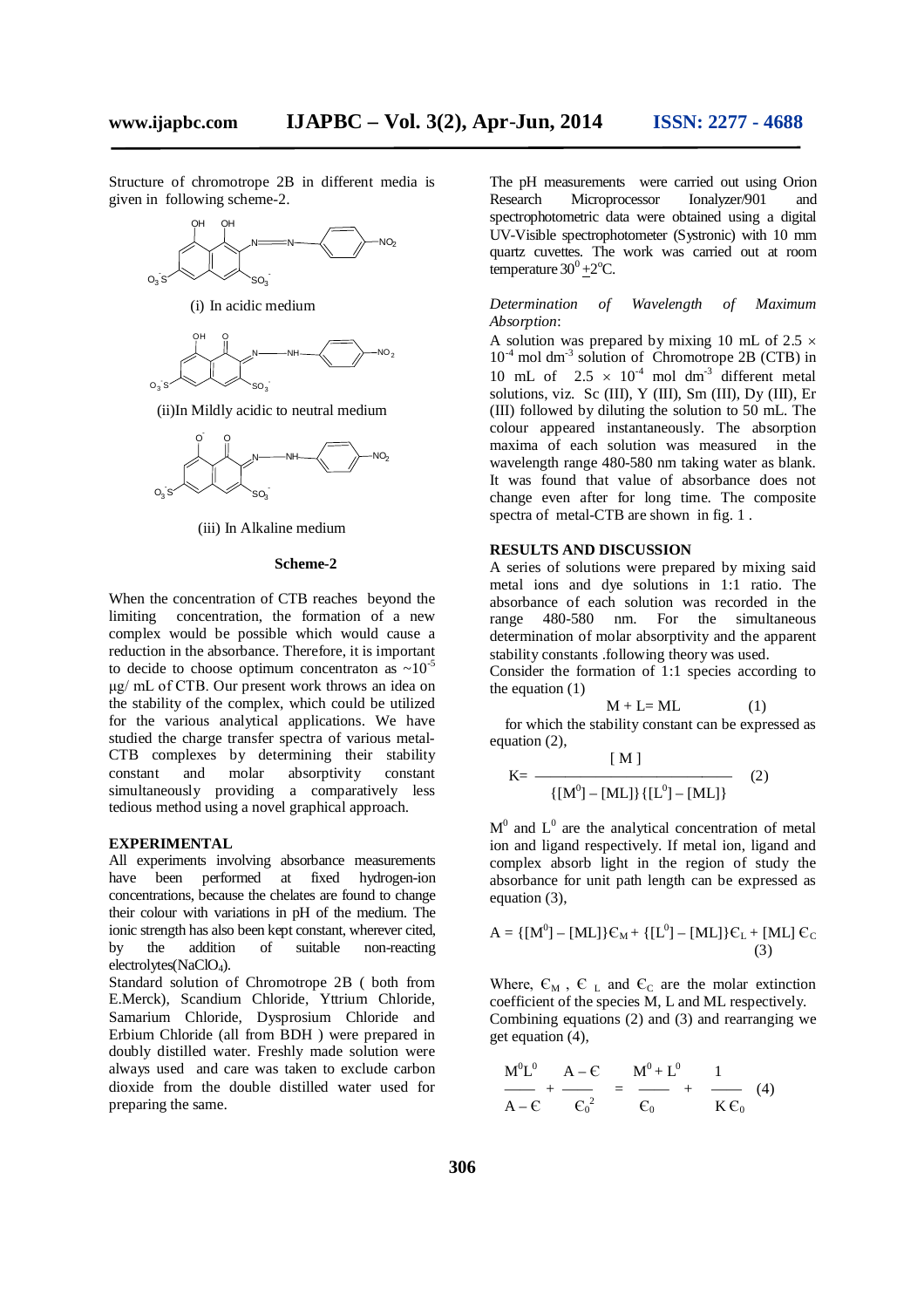$$
\mathbf{C} = \mathbf{M}^0 \mathbf{C}_M + \mathbf{L}^0 \mathbf{C}_L \tag{5}
$$

and

$$
\mathbf{C}_0 = \mathbf{C}_C - \mathbf{C}_M - \mathbf{C}_L \tag{6}
$$

If the left hand side of equation (4) is plotted against  $M^0 + L^0$ , one will get a slope as  $1/C_0$  and intercept as  $1/K\mathcal{C}_0$ . From these one can calculate K. Usually the value of  $\epsilon_c$  is not known initially, nor the value of  $\epsilon_0$ . In such case, a trial value of  $\epsilon_0$  can be taken and approximate values of  $\epsilon_0$  and K calculated. The approximate value of  $\epsilon_0$  can be refined by successive approximation using method of least squares. The results are summerised in table-1.

Azo dyes provide an extra chelating site along with the presence of other donor groups like, –OH , –O etc in a dye. The presence of azo group increases the length of conjugation in its structure which in-turn intensifies the colour of charge transfer complex due to red shift in the absorption spectra(Fig.1). Moreover, the presence of  $-NO<sub>2</sub>$  group in CTB promotes  $n \rightarrow n^*$  transitions more facile due to the presence of lone pair on the nitrogen .

From the stability constant and molar extinction coefficient determinations it can be assumed in the case of metal - dye chelates, there are two alternative positions for the chelate ring. The metal ion most likely be co-ordinated between two phenolic oxygen, which will give a stable six membered chelated charge transfer complex. On the other sites(with other donating groups) there is no probability of the

formation of 5-6 membered ring to give any stable chelate. On the basis of the decrease in the pH when hydrogen ions are liberated as a result of the chelation , it is inferred that the hydroxyl oxygen participates in the chelation. Moreover, broad hydroxyl group band in the infrared spectra of CTB(Fig-2) indicates intramolecular and inter molecular hydrogen bonding in free acid but in the metal-CTB spectra, the narrowing of this band indicated the site of chelation occurs at the above said juncture.

The expediencies of the used novel graphical method are, firstly, no term is omitted in the above used linear equation, secondly, only 1:1 complex is formed since equimolar amounts of metal and ligand is taken, hence there is no possibility of the formation of 1:2 complex and lastly the most important advantage of this method is that stability constant and molar absorptivity can be determined simultaneously.

#### **CONCLUSION**

Charge transfer spectra of metal ion[Sc (III), Y (III), Sm (III), Dy (III), Er (III)] - CTB was studied spectrophotometrically and determined their stability constant and molar absorptivity simultaneoulsy with the help of a novel graphical method.The reason for the red shift observed in the absorption spectra is also discussed and shown that the increase in the length conjugation of double bond in the structure is the major cause of the shift.

| $D_{\nu}(1, 1)$ , $\frac{1}{2}$ , $\frac{1}{2}$ , $\frac{1}{2}$ , $\frac{1}{2}$ , $\frac{1}{2}$ , $\frac{1}{2}$ , $\frac{1}{2}$ , $\frac{1}{2}$ , $\frac{1}{2}$ , $\frac{1}{2}$ , $\frac{1}{2}$ , $\frac{1}{2}$ , $\frac{1}{2}$ , $\frac{1}{2}$ , $\frac{1}{2}$ , $\frac{1}{2}$ , $\frac{1}{2}$ , $\frac{1}{2}$ , $\frac{1}{2}$ |                                 |              |                    |                       |                                                         |           |
|---------------------------------------------------------------------------------------------------------------------------------------------------------------------------------------------------------------------------------------------------------------------------------------------------------------------------------|---------------------------------|--------------|--------------------|-----------------------|---------------------------------------------------------|-----------|
| System                                                                                                                                                                                                                                                                                                                          | Concentration Range $x10^5$ (M) | $pH \pm 0.2$ | Ionic Strength (M) | $\lambda_{\max}$ (nm) | $\epsilon_0$ x 10 <sup>-4</sup><br>$(L.M^{-1}.cm^{-1})$ | $Log K_1$ |
| $Sc(III)$ -CTB                                                                                                                                                                                                                                                                                                                  | $2.00 - 5.00$                   | 4.5          | 0.1                | 530                   | 2.306                                                   | 4.66      |
| $Y(III)$ -CTB                                                                                                                                                                                                                                                                                                                   | $2.00 - 5.00$                   | 6.0          | 0.1                | 530                   | 3.231                                                   | 4.49      |
| $Sm(III)$ -CTB                                                                                                                                                                                                                                                                                                                  | $1.25 - 3.12$                   | 6.0          | 0.1                | 530                   | 7.770                                                   | 5.10      |
| $Dy(III)$ -CTB                                                                                                                                                                                                                                                                                                                  | $1.00 - 2.50$                   | 6.0          | 0.1                | 535                   | 1.193                                                   | 4.92      |
| $Er(III)$ -CTB                                                                                                                                                                                                                                                                                                                  | 1.00-2.50                       | 6.0          | 0.1                | 540                   | 1.088                                                   | 4.96      |

**Table 1. Experimental data and results; temperature : Sc(III)-, Y(III)-, Sm(III)- Dy(III)- , Er(III)-CTB at 30<sup>o</sup>C**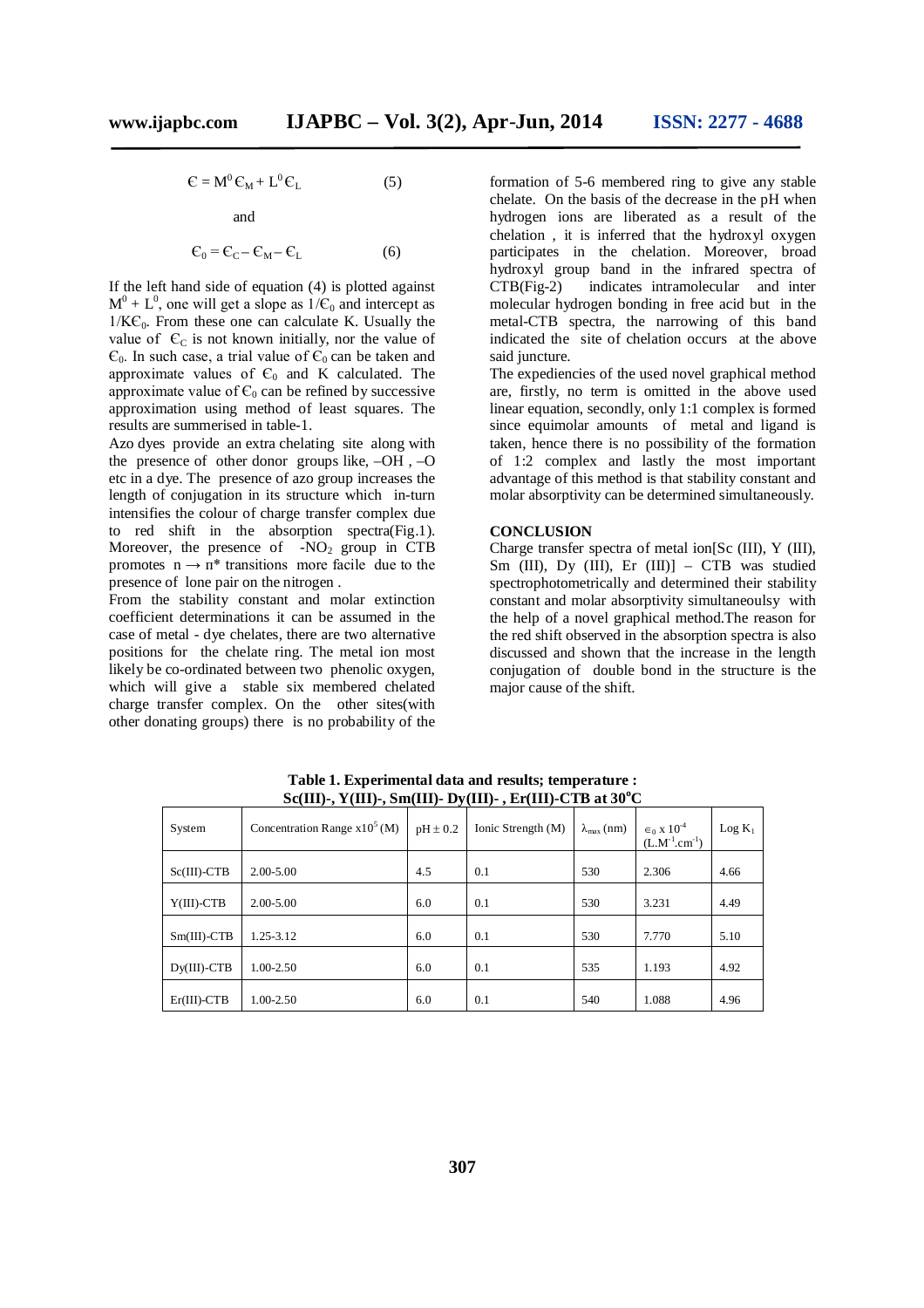

**Figure 1. Absorption spectra of various metal – CTB complexes**



**Figure 2. Infra red spectra of CTB(a) and metal – CTB (b) complex**

### **REFERENCES**

- 1. Khalifa H, Issa YM, Abdel-Ghani NT, Spectrophotometric microdetermination of uranium with m- and p-carboxyphenylazochromotropic acid, Microchimica Acta, 1976; 65: 451-455.
- 2. Soad S. Abd El-Hay, Magda Y. El-Mammli , Abdalla A. Shalaby, Spectrophotometric Determination of Clemastine hydrogen fumarate, Fexofenadine HCl and Moxepril HCl through Ion-Pair Formation with Chromatrope 2 R, Res. J.Pharm.l, Bio. Chem.Sc., 2011 ;2: 497 -509.
- 3. Prasad ARG, Rao VS, Spectrophotometric Methods For The Microdetermination Of Oxytetracycline and Hostacycline, Sc. World J.2010; 5:1-4.
- 4. Amin AS, Mohammed TY, Simultaneous spectrophotometric determination of thorium and rare earth metals with pyrimidine azo dyes and cetylpyridinium chloride, Talanta,2001; 54:  $611 - 620.$
- 5. Ivanov VM, Figurovskaya VN, Ershova NI, Alyukaeva AF, Tsytsarin AG, J. Anal. Chem., 2004; 59: 541–545.